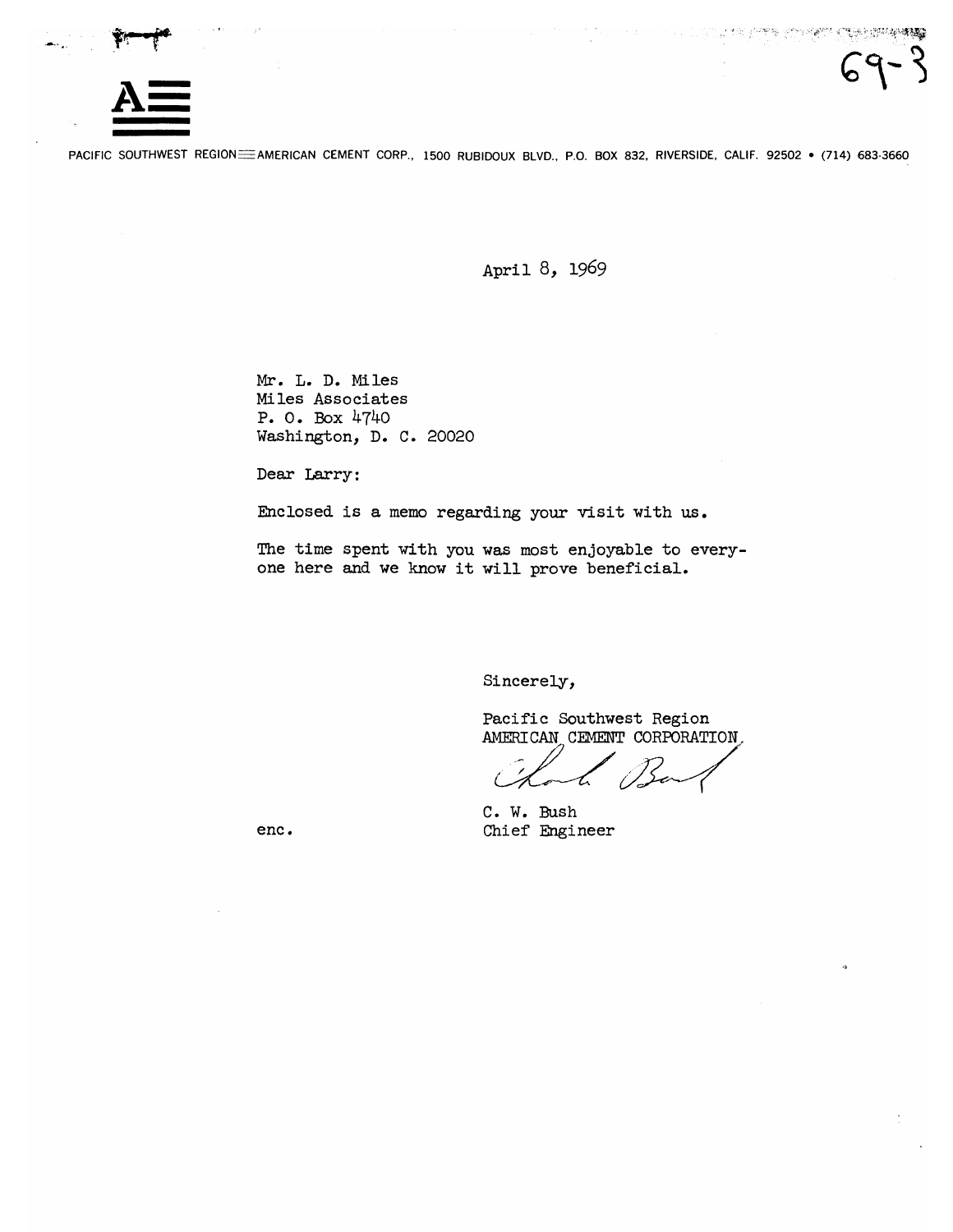INTER-OFFICE CORRESPONDENCE

**LDMiles** File



**PACIFIC SOUTHWEST REGIONEAMERICAN CEMENT CORPORATION,** 

## April 1, <sup>1969</sup>

To: P. Boserup (2) **L. D. Walker (2) R.** C. Entorf **A.** Azimi G.J.C. Frohnsdorff R. S. Flynt R. B. Peterson (2) **W. Fowlie**<br>**B. G. Preston** (2) **F. C. Hamilton B. G. Preston (2)**<br>**M. D. Smith (2) M. D.** Smith (2) **Jo A.** Herring D. H. Kishpaugh E. J. LeBeme R. S. Sanghvi R. W. Searle W. W. Smith File

From: C. W. Bush

Subject: Visit of Larry Miles Regarding Value Analysis

Most of you had an opportunity to spend some time with Mr. Miles while he visited with us during the week of March 17, 1969. At that time he presented us **a** set of techniques for problem solving that have evolved from the original concepts of. Value Analysis and Value Engineering. Since I feel that these techniques can be extremely valuable for us I have outlined my understanding of what Larry Miles was presenting while he was here. I would welcome any comnents or omissions on items I might have overlooked. **The** value of using these techniques is not that we may come up with a solution to a given problem, but that we have a better chance of coming up with the best solution to the problem.

Attached are copies of notes that Larry took while he **was** demonstrating his techniques to us. Most of this material relates primarily to getting a proper start or the first stages of problem solving, and it is noticeably limited in the area of obtaining factual information on the problem. None of the examples on the notes **are** complete for-in no case **was** the problem solved using these techniques. This is because the purpose of Larry's visit **was** to teach us and to demonstrate, not to solve our problems. Hovever I think you will find these notes interesting since they relate to our actual problems, and getting a proper start on problem solving is often a prerequisite to solution.

Perhaps the most important part of the problem-solving technique is the concept of disciplined thinking. This is a major portion of every step Listed below, and the most discipline must be applied to keep from thinking about solutions to the problem before we **are** in the creative or the judgment step. Less total **time** is needed to come up with the best possible solution if we concentrate our thinking on one step at a time. It is very tempting to present one solution to the problem and then re-<br>lax. However this may not be the best possible solution, even though it may be workable.

The other point that Larry made that very few of us follow is to write everything down. You can see how strongly he believes in this by the copious notes he took during his stay here. The reason for writing things down is that Larry believes new ideas do not spring out of nowhere, but instead are germinated from two or three other seemingly unrelated bits of information. Therefore by keeping good notes we give our minds more opportunity to work on these bits and so we may come up with more **and** better ideas.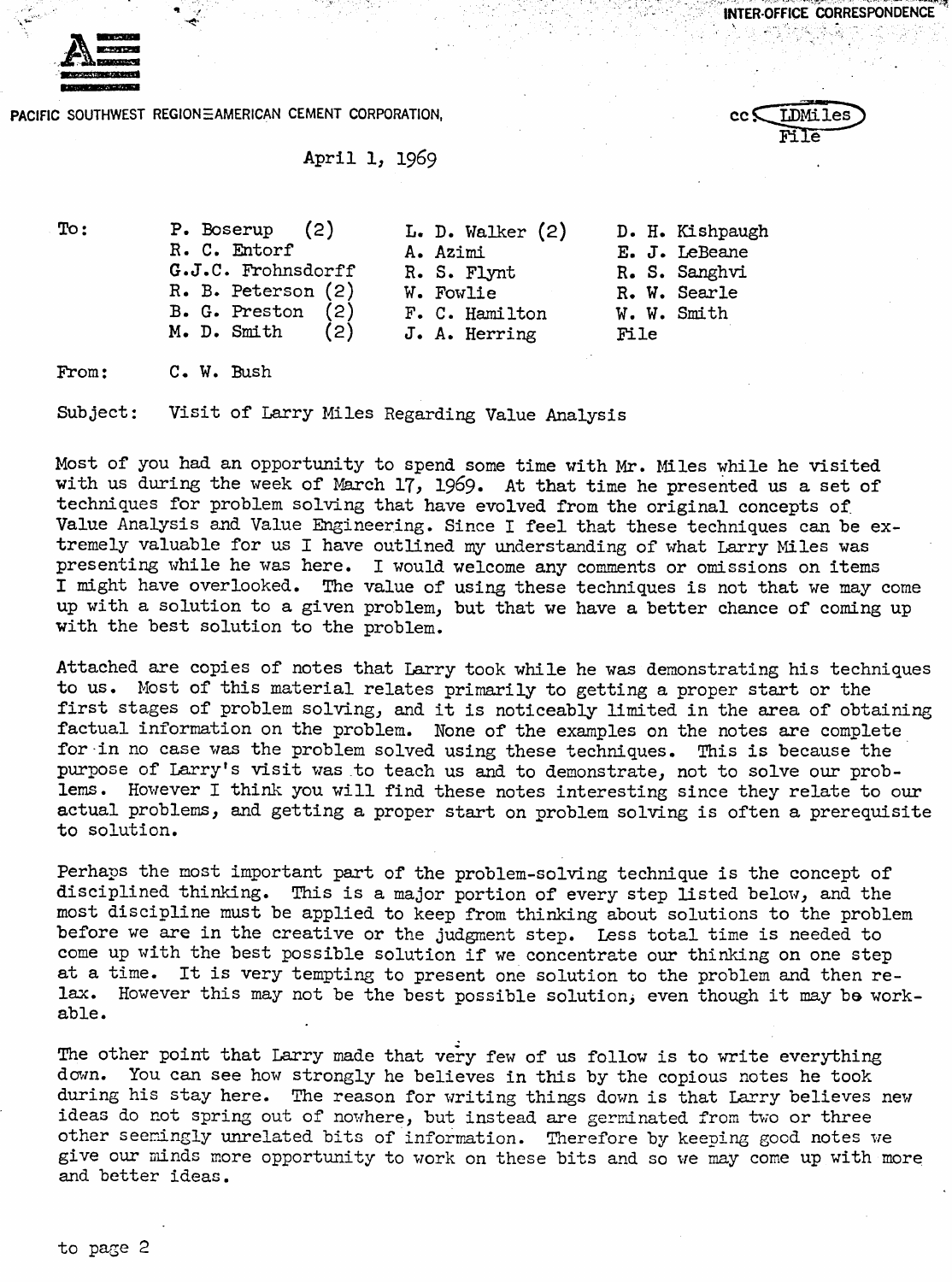Memo from CWBush RE Visit. of Larry Miles Re Value Analysis

The size of the group to work on a problem can be as small as one person, but an optimum size has been found to be three to five people. With fewer than three you might not get the desired interplay of ideas, while it is very difficult to keep many more than five people all workine, and thinking on the same subject. **In**  larger groups the problen of maintaining disciplined thinking becomes acute.

- **STEP** 1 Selecting the Problem. The problem needs to be of a proper size for the techniques to work. If you think of these techniques as a tool (and they are just that) then it becomes a matter of matching the size job with the size tool. **A** good exaraple of how to do this is the problem of the stockhouse at Oro Grande. This total problem is too general with too many different functions involved (customer service, storage, filling, emptying, quality, etc.) and so it could not be readily handled by these methods. However the sub-problem of how do we get cement out of the stockhouse can be handled nicely. On the other hand the problems must not become too small or trite, and nust be important and capable of giving a good return on the time spent. An emergency is not the time for these techniques, for then any workable solution is sufficient.
- **STEP** 2 Defining the Problem. The-task group assigned to the problem should meet and spend about an hour of concentrated thought on just vhat they are trying to do. Some commonly expected answers might be to reduce costs, or to reduce downtime. This should produce several different ways of looking at the problem, and they all should be written dovn. At this point redundancy is to be encouraged as what is desired is to restate the problem in many different words.
- STEP **3**  Collect Information. At this step the grous of **3** to 5 should be expanded to include everyone that might have information relating to the problem. The time required might be as short as a couple of hours, or it might take a couple of weeks, depending on the complexity of the problea. The information desired includes almost everything, including historical information on what has happened, what is happening nov, hov other people are doing similar functions, vhat are the costs. The information step has three parts, *a)* the listing of all available information, b) a list of information that is needed and is available, but which we don't have, and c) a separation of the information into fact and asswnption.
- STEP 4 Analysis. **The** information is critically reviewed to determine which specific areas appear to be most fruitful for further study. For example, a project to reduce maintenance costs on a piece of equipment night be simplified to a bearing that has been failing, plus a cleanup problem. This step is accomplished by organizing, grouping and reorganizing the information until it is obvious vhich areas of the problem should be tackeled first. It may be necessary to go back and get some additional information.
- STEP 5 Creativity. As used here, creativity is defined as the combining of heretofore seemingly unrelated bits of information into a nev pattern that might have an application to the problem. Two things are needed, namely the bits of information and people who can reorganize these bits into a new form. At this step it may be helpful to enlarge the group to include people knowledgeable about the problem and also people who are not experts in the problem